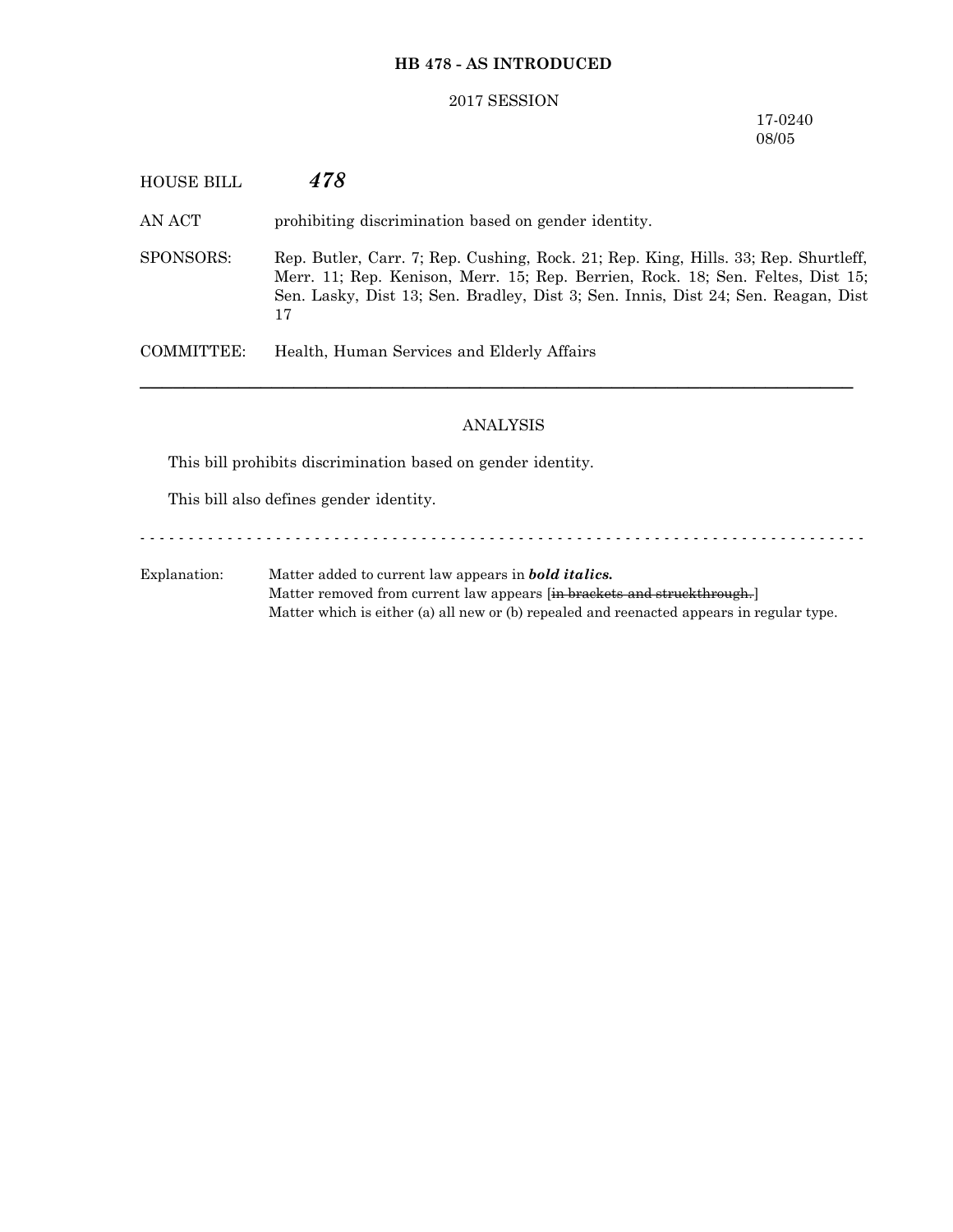#### **HB 478 - AS INTRODUCED**

## STATE OF NEW HAMPSHIRE

*In the Year of Our Lord Two Thousand Seventeen*

AN ACT prohibiting discrimination based on gender identity.

*Be it Enacted by the Senate and House of Representatives in General Court convened:*

1 Title and Purposes of This Chapter; Gender Identity. Amend RSA 354-A:1 to read as follows: 354-A:1 Title and Purposes of Chapter. This chapter shall be known as the "Law Against Discrimination.'' It shall be deemed an exercise of the police power of the state for the protection of the public welfare, health and peace of the people of this state, and in fulfillment of the provisions of the constitution of this state concerning civil rights. The general court hereby finds and declares that practices of discrimination against any of its inhabitants because of age, sex, *gender identity,* race, creed, color, marital status, familial status, physical or mental disability or national origin are a matter of state concern, that such discrimination not only threatens the rights and proper privileges of its inhabitants but menaces the institutions and foundation of a free democratic state and threatens the peace, order, health, safety and general welfare of the state and its inhabitants. A state agency is hereby created with power to eliminate and prevent discrimination in employment, in places of public accommodation and in housing accommodations because of age, sex, *gender identity,* race, creed, color, marital status, familial status, physical or mental disability or national origin as herein provided; and the commission established hereunder is hereby given general jurisdiction and power for such purposes. In addition, the agencies and councils so created shall exercise their authority to assure that no person be discriminated against on account of sexual orientation. 1 2 3 4 5 6 7 8 9 10 11 12 13 14 15 16 17

2 New Paragraph; Gender Identity; Definition. Amend RSA 354-A:2 by inserting after paragraph XIV-d the following new paragraph. 18 19

XIV-e. "Gender identity" means a person's gender-related identity, appearance or behavior, whether or not that gender-related identity, appearance or behavior is different from that traditionally associated with the person's physiology or assigned sex at birth. Gender-related identity may be shown by providing evidence including, but not limited to, medical history, care or treatment of the gender-related identity, consistent and uniform assertion of the gender-related identity or any other evidence that the gender-related identity is sincerely held as part of a person's core identity provided, however, that gender-related identity shall not be asserted for any improper purpose. 20 21 22 23 24 25 26 27

3 General Powers and Duties of the Commission; Gender Identity. Amend RSA 354-A:5, VIII-IX to read as follows: 28 29

VIII. To create such advisory agencies and conciliation councils, local, regional or statewide, as in its judgment will aid in effectuating the purpose of this chapter, and the commission may 30 31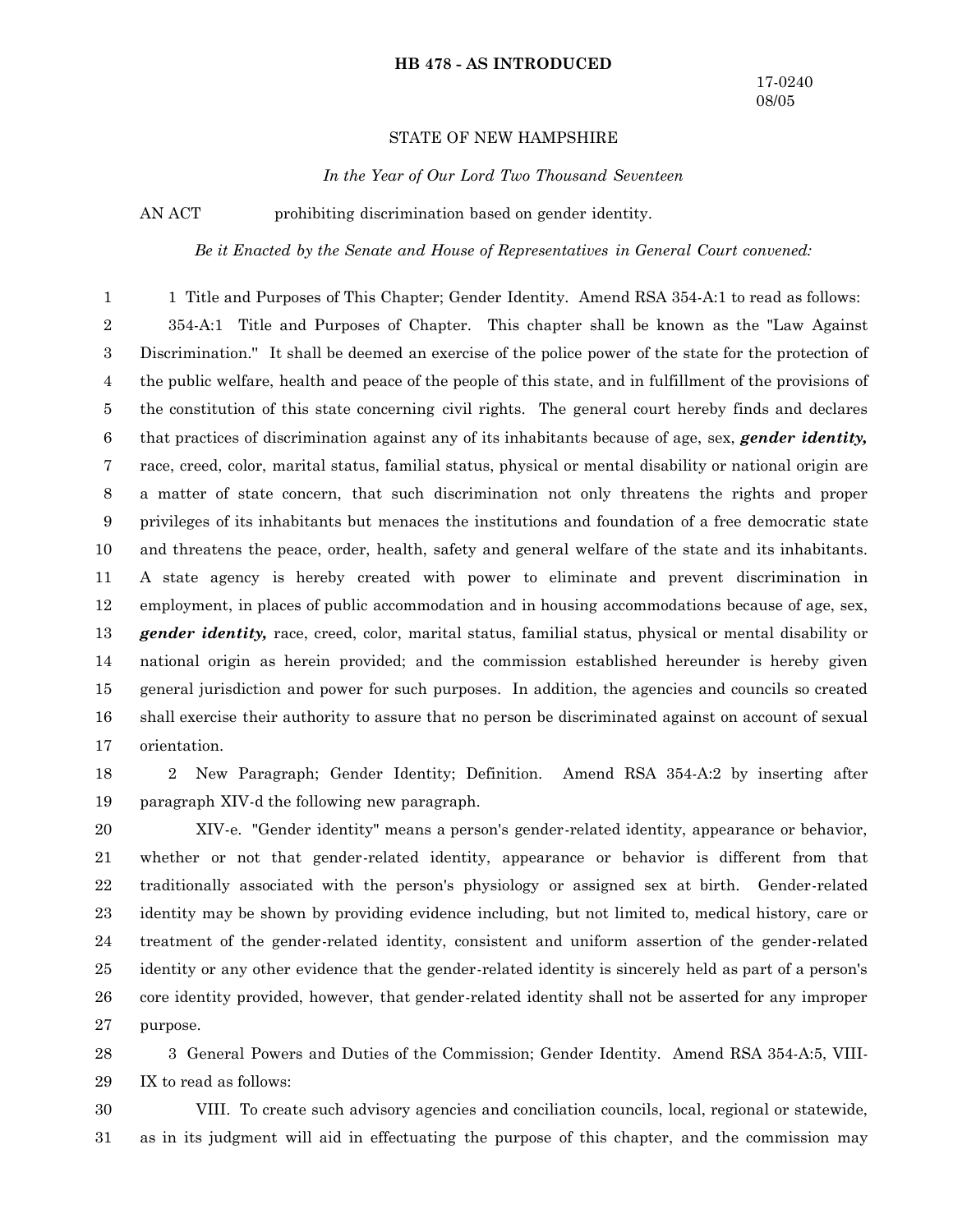#### **HB 478 - AS INTRODUCED - Page 2 -**

empower them to study the problems of discrimination in all or specific fields of human relationships or in specific instances of discrimination, because of age, sex, *gender identity,* race, color, sexual orientation, marital status, familial status, or physical or mental disability, religious creed or national origin, in order to foster, through community effort or otherwise, good will, cooperation and conciliation among the groups and elements of the population of the state, and make recommendations to the commission for the development of policies and procedures in general and in specific instances, and for programs of formal and informal education which the commission may recommend to the appropriate state agency. Such advisory agencies and conciliation councils shall be composed of representative citizens, serving without pay, but with reimbursement for actual and necessary traveling expenses; and the commission may make provision for technical clerical assistance to such agencies and councils and for the expenses of such assistance. 1 2 3 4 5 6 7 8 9 10 11

IX. To issue such publications and such results of investigations and research as in its judgment will tend to promote good will and minimize or eliminate discrimination because of age, sex, *gender identity,* race, color, marital status, familial status, physical or mental disability, religious creed or national origin, and on account of sexual orientation. 12 13 14 15

4 Opportunity for Employment Without Discrimination a Civil Right; Gender Identity Added. Amend RSA 354-A:6 to read as follows: 16 17

354-A:6 Opportunity for Employment Without Discrimination a Civil Right. The opportunity to obtain employment without discrimination because of age, sex, *gender identity*, race, creed, color, marital status, physical or mental disability or national origin is hereby recognized and declared to be a civil right. In addition, no person shall be denied the benefits of the rights afforded by this section on account of that person's sexual orientation. 18 19 20 21 22

5 Unlawful Discriminatory Practices; Gender Identity Added. Amend RSA 354-A:7, I-III to read as follows: 23 24

I. For an employer, because of the age, sex, *gender identity,* race, color, marital status, physical or mental disability, religious creed, or national origin of any individual, to refuse to hire or employ or to bar or to discharge from employment such individual or to discriminate against such individual in compensation or in terms, conditions or privileges of employment, unless based upon a bona fide occupational qualification. In addition, no person shall be denied the benefit of the rights afforded by this paragraph on account of that person's sexual orientation. 25 26 27 28 29 30

II. For a labor organization, because of the age, sex, *gender identity,* race, color, marital status, physical or mental disability, creed, or national origin of any individual, to exclude from full membership rights or to expel from its membership such individual or to discriminate in any way against any of its members or against any employer or any individual employed by an employer, unless based upon a bona fide occupational qualification. In addition, no person shall be denied the benefit of the rights afforded by this paragraph on account of that person's sexual orientation. 31 32 33 34 35 36

III. For any employer or employment agency to print or circulate or to cause to be printed or circulated any statement, advertisement or publication, or to use any form of application for 37 38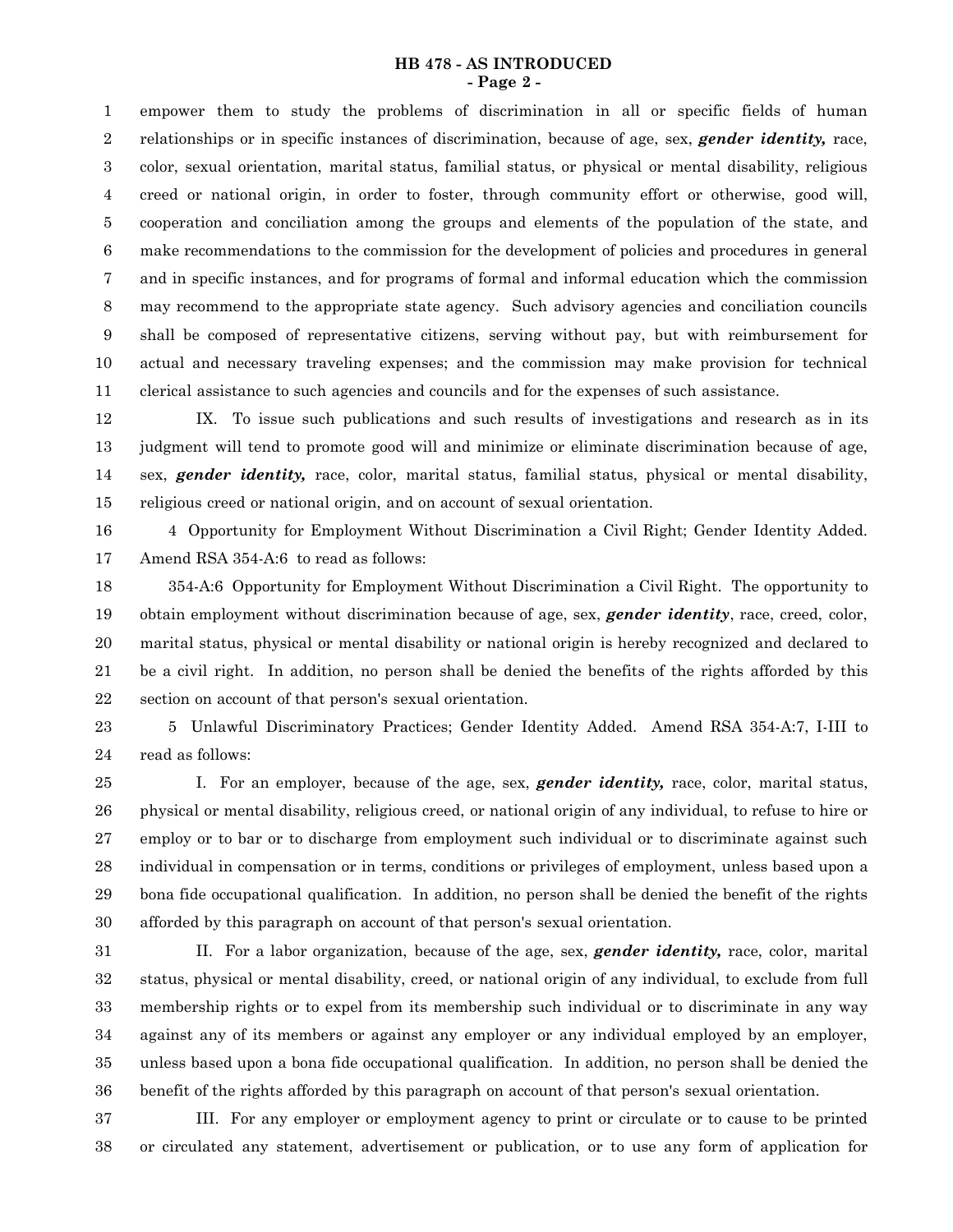#### **HB 478 - AS INTRODUCED - Page 3 -**

employment or to make any inquiry or record in connection with employment, which expresses, directly or indirectly, any limitation, specification or discrimination as to age, sex, *gender identity,* race, color, marital status, physical or mental disability, religious creed or national origin or any intent to make any such limitation, specification or discrimination in any way on the ground of age, sex, race, color, marital status, physical or mental disability, religious creed or national origin, unless based upon a bona fide occupational qualification; provided, however, that nothing in this chapter shall limit an employer after the offer of hire of an individual from inquiring into and keeping records of any existing or pre-existing physical or mental conditions. In addition, no person shall be denied the benefit of the rights afforded by this paragraph on account of that person's sexual orientation. 1 2 3 4 5 6 7 8 9 10

6 Equal Housing Opportunity Without Discrimination a Civil Right; Gender Identity Added. Amend RSA 354-A:8 to read as follows: 11 12

354-A:8 Equal Housing Opportunity Without Discrimination a Civil Right. The opportunity to obtain housing without discrimination because of age, sex, *gender identity,* race, creed, color, marital status, familial status, physical or mental disability or national origin is hereby recognized and declared a civil right. In addition, no person shall be denied the benefit of the rights afforded by this section on account of that person's sexual orientation. 13 14 15 16 17

7 Unlawful Discriminatory Practices; Gender Identity. Amend RSA 354-A:10 to read as follows: 354-A:10 Unlawful Discriminatory Practices. It shall be an unlawful discriminatory practice for any person, being the owner, lessee, sublessee, assignee, managing agent or other person having the right to rent or lease a dwelling or commercial structure or being in the business of selling or renting dwellings or commercial structures: 18 19 20 21 22

I. To refuse to sell or rent after the receipt of a bona fide offer, or to refuse to negotiate for the sale or rental of, or otherwise make unavailable or deny, a dwelling or commercial structure to any person because of age, sex, *gender identity,* race, color, marital status, familial status, physical or mental disability, religion or national origin. In addition, no person shall be denied the benefit of the rights afforded by this paragraph on account of that person's sexual orientation. 23 24 25 26 27

II. Discriminate against any person in the terms, conditions, or privilege of sale or rental of a dwelling or commercial structure, or in the provision of services or facilities in connection therewith, because of age, sex, *gender identity,* race, color, marital status, familial status, physical or mental disability, religion or national origin. In addition, no person shall be denied the benefit of the rights afforded by this paragraph on account of that person's sexual orientation. 28 29 30 31 32

III. To make, print or publish, or cause to be made, printed or published, any notice, statement or advertisement, with respect to the sale or rental of a dwelling or commercial structure that indicates any preference, limitation, or discrimination based on age, sex, *gender identity,* race, color, marital status, familial status, physical or mental disability, religion or national origin, or an intention to make any such preference, limitation or discrimination. In addition, no person shall be denied the benefit of the rights afforded by this paragraph on account of that person's 33 34 35 36 37 38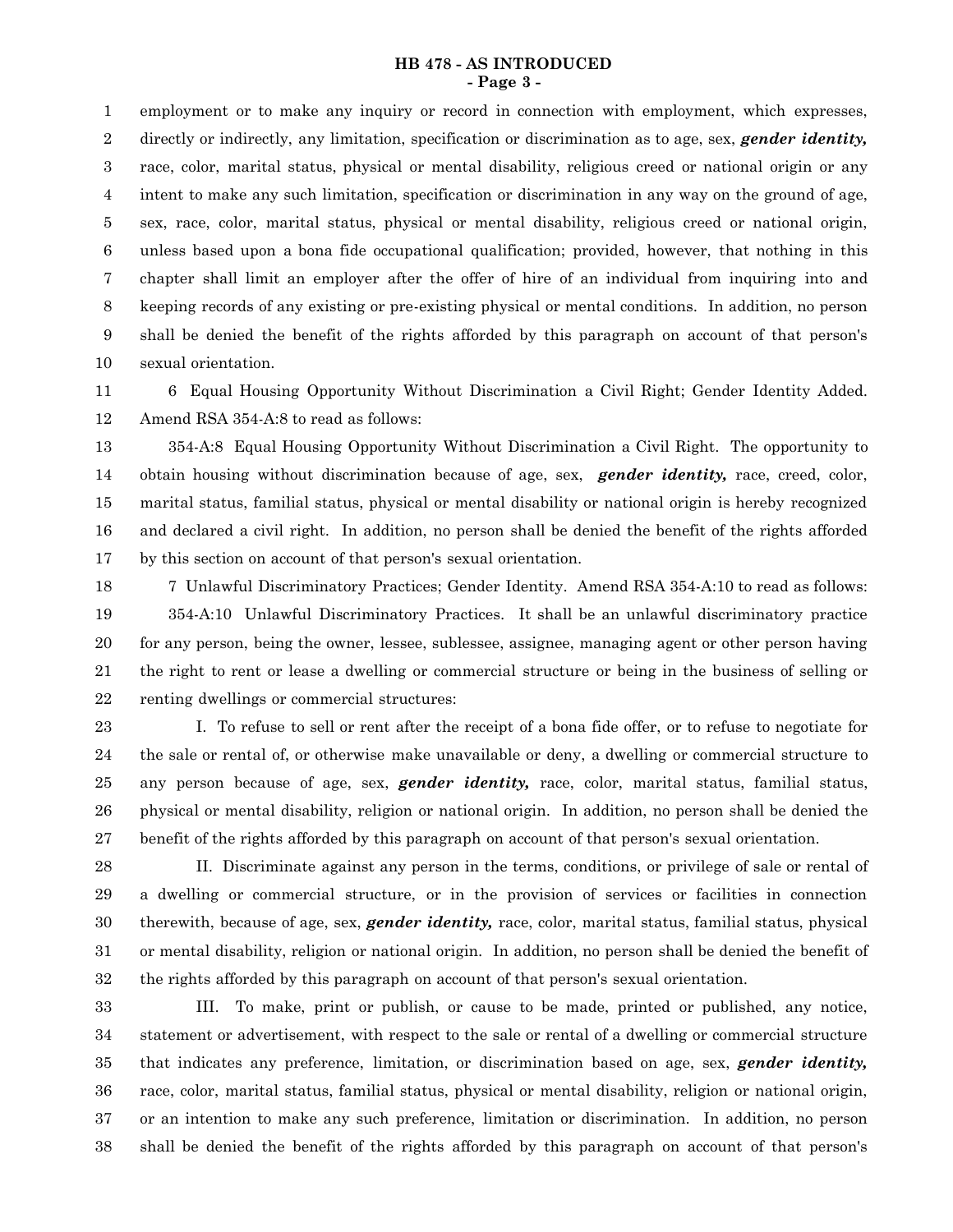sexual orientation. 1

IV. To represent to any person because of age, sex, *gender identity,* race, color, marital status, familial status, physical or mental disability, religion or national origin that any dwelling or commercial structure is not available for inspection, sale, or rental when such dwelling is in fact so available. In addition, no person shall be denied the benefit of the rights afforded by this paragraph on account of that person's sexual orientation. 2 3 4 5 6

7

V. For profit, to induce or attempt to induce any person to sell or rent any dwelling by representations regarding the entry or prospective entry into the neighborhood of a person or persons of a particular age, sex, *gender identity,* race, color, marital status, familial status, physical or mental disability, religion or national origin. In addition, no person shall be denied the benefit of the rights afforded by this paragraph on account of that person's sexual orientation. 8 9 10 11

VI. To evict a tenant solely on the grounds that the person has acquired immune deficiency syndrome (AIDS) or is regarded to have acquired immune deficiency syndrome. 12 13

VII. For any person or other entity whose business includes engaging in residential real estate-related transactions to discriminate against any person in making available such a transaction, or in the terms or conditions of such a transaction, because of age, race, color, religion, sex, *gender identity,* disability, familial status, marital status, or national origin. In addition, no person shall be denied the benefit of the rights afforded by this paragraph on account of that person's sexual orientation. 14 15 16 17 18 19

VIII. To deny any person access to, or membership or participation in, any multiple-listing service, real estate brokers' organization or other service, organization, or facility relating to the business of selling or renting dwellings, or to discriminate against that person in the terms or conditions of such access, membership, or participation, on account of age, familial status, sex, *gender identity,* race, color, creed, disability, national origin, marital status, or sexual orientation. 20 21 22 23 24

8 Equal Access to Public Accommodations a Civil Right; Gender Identity. Amend RSA 354-A:16 to read as follows: 25 26

354-A:16 Equal Access to Public Accommodations a Civil Right. The opportunity for every individual to have equal access to places of public accommodation without discrimination because of age, sex, *gender identity,* race, creed, color, marital status, physical or mental disability or national origin is hereby recognized and declared to be a civil right. In addition, no person shall be denied the benefit of the rights afforded by this section on account of that person's sexual orientation. 27 28 29 30 31 32

9 Unlawful Discriminatory Practices in Public Accommodations; Gender Identity. Amend RSA 354-A:17 to read as follows: 33 34

354-A:17 Unlawful Discriminatory Practices in Public Accommodations. It shall be an unlawful discriminatory practice for any person, being the owner, lessee, proprietor, manager, superintendent, agent or employee of any place of public accommodation, because of the age, sex, *gender identity,* race, creed, color, marital status, physical or mental disability or national origin 35 36 37 38